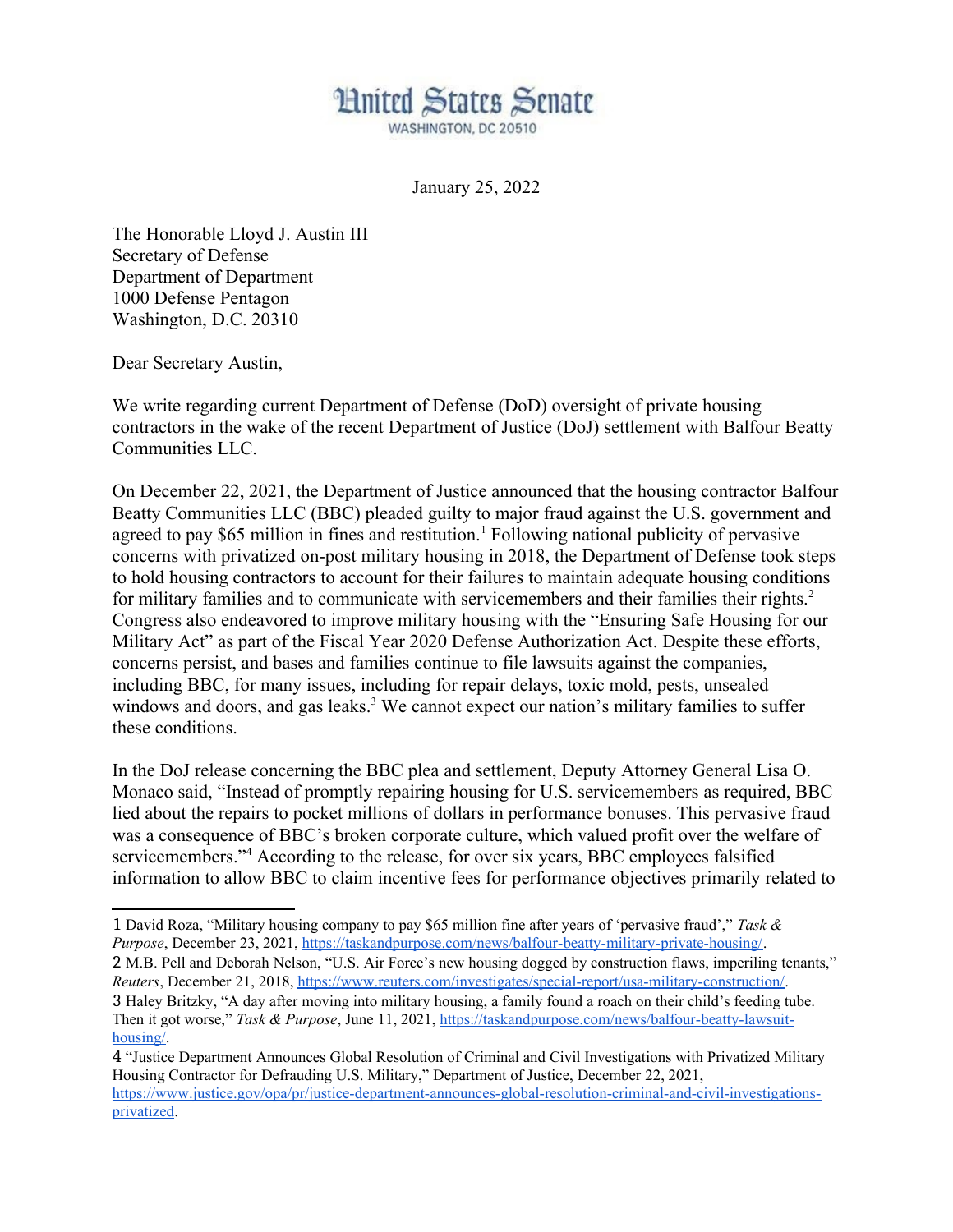housing upkeep and resident satisfaction that had, in fact, not been met. These actions resulted in maintenance delays and an inability of the military services to accurately conduct oversight of the company and correct performance.

Given that BBC continues to manage housing communities at 55 installations across the nation and has several decades left on their long-term contracts, we ask the following questions about how this settlement will affect the management of these properties and how DoD plans to ensure quality housing for military families moving forward.

- How will the December 2021 Department of Justice settlement with BBC affect the company's current contracts with the Department of Defense?
- According to the Department of Justice release, the settlement with BBC includes three years of probation and engagement with an independent compliance monitor. What does this mean for BBC's current contracts at 55 installations?
- What mechanisms are in place to ensure similar fraudulent behavior will not happen again?
- Does the Department of Defense plan to renegotiate or alter any of the existing terms of long-term contracts with private housing contractors to provide for more immediate and comprehensive oversight?
- How does the Department of Defense plan to instill trust in military families that BBC and others will meet their housing needs?
- What actions will the Department take to ensure BBC and other privatized housing companies are providing a sufficient quantity of quality housing for military families at bases where there is a serious need for additional housing? Has the Department considered increasing competition by allowing multiple companies to operate on bases, or by other means, to improve the availability and quality of housing for military families?

Thank you for your urgent attention to this critical issue. Our nation's servicemembers and military families deserve to live in quality housing and trust that the U.S. government and private contractors will be responsive, respectful, and committed to meeting their needs.

Sincerely,

 $R.145WR$ 

Raphael G. Warnock United States Senator

Mork R Numer

Mark R. Warner United States Senator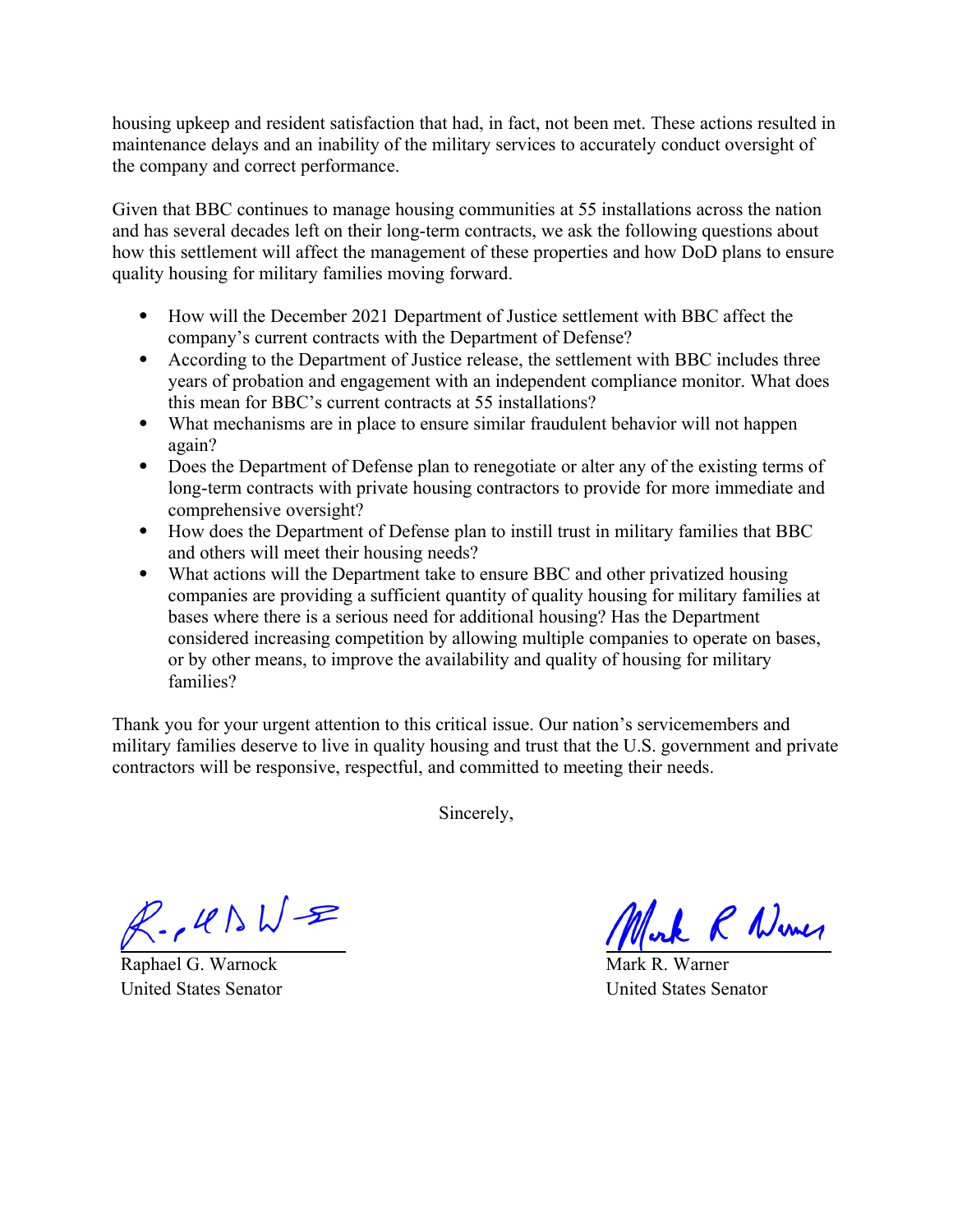Tammy Ovekwatt

United States Senator

Kyrsten Sinema United States Senator

Jack Reed United States Senator

Joh Ossoff United States Senator

Dianne Feinstein United States Senator

Ru Hickenloye

John Hickenlooper United States Senator

Michael F. Bennet United States Senator

Mark Kelly United States Senator

en Ray (

Ben Ray Luján United States Senator

Chris Van Hollen United States Senator